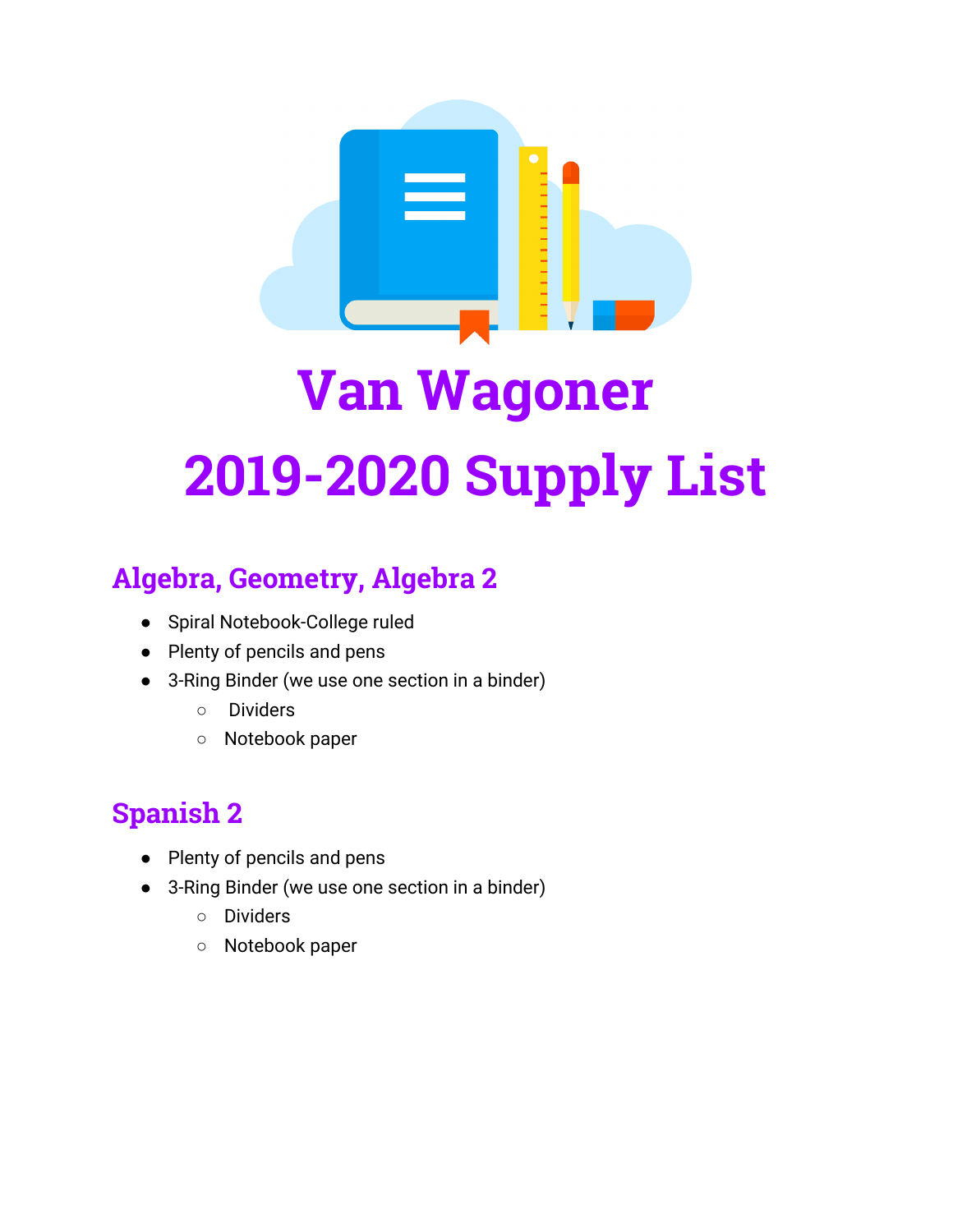# Buller Supply List (Middle School Science and Environmental Science)

Science: 1 composition book, 1 folder (standard size to fit 8.5"x 11" papers), 1 box Kleenex, 2 dozen #2 pencils

Environmental Science: 1 composition book, 1 paper folder (standard size to fit 8.5"x 11" papers)

# Rider Supply List (Middle School and High School Art)

- Facial tissue (1)
- Hand sanitizer (1)
- Sanitizing wipes (for cleaning up messy tables) 1-2
- Box of Band-Aids (1)

## Ms Smith Supply List (7th, 8th History; HS **Online Learning)**

### **8th US HISTORY:**

- 1 Composition Book
- #2 Pencils
- Headphones for use on Chromebook